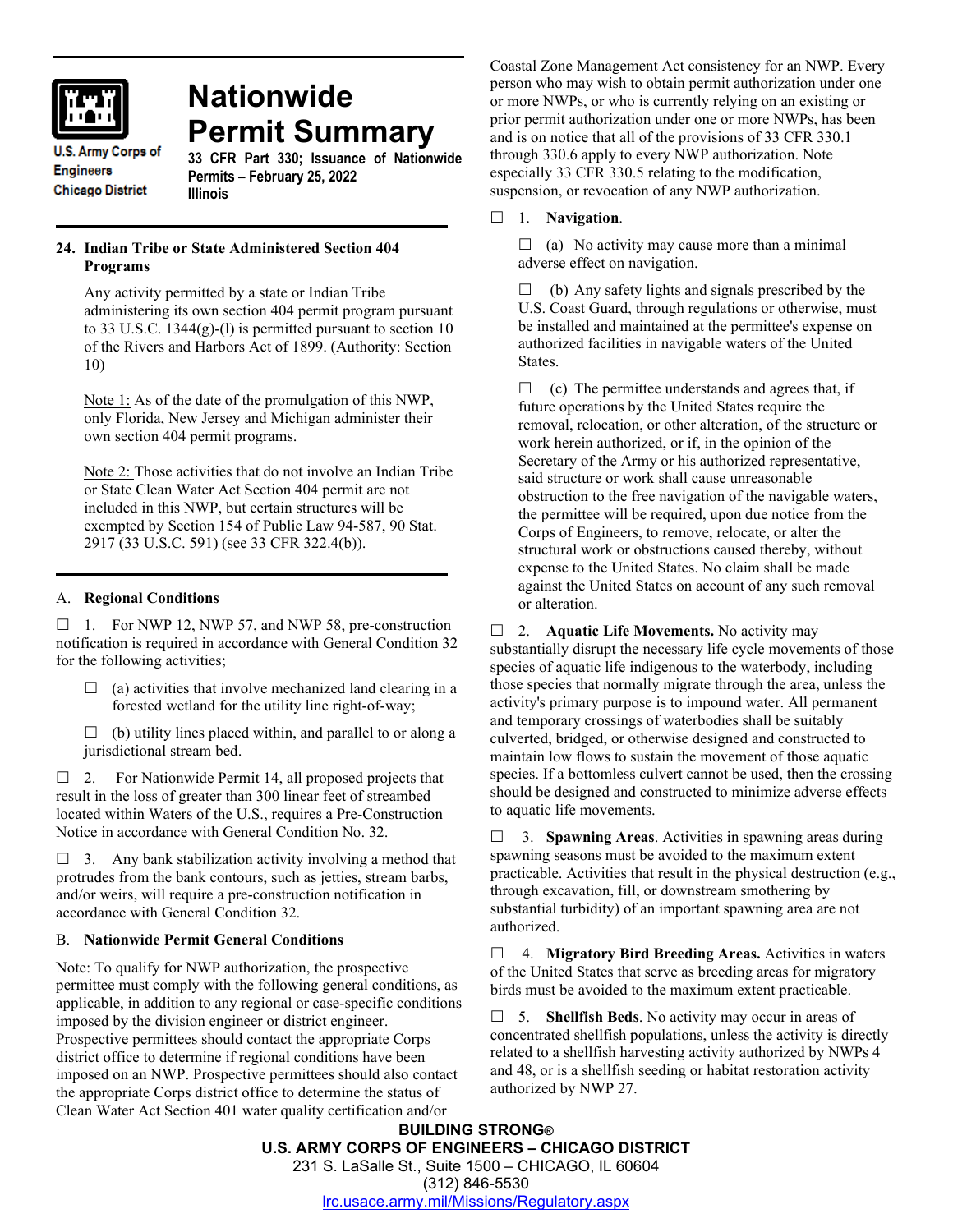6. **Suitable Material**. No activity may use unsuitable material (e.g., trash, debris, car bodies, asphalt, etc.). Material used for construction or discharged must be free from toxic pollutants in toxic amounts (see section 307 of the Clean Water Act).

 7. **Water Supply Intakes**. No activity may occur in the proximity of a public water supply intake, except where the activity is for the repair or improvement of public water supply intake structures or adjacent bank stabilization.

 8. **Adverse Effects from Impoundments**. If the activity creates an impoundment of water, adverse effects to the aquatic system due to accelerating the passage of water, and/or restricting its flow must be minimized to the maximum extent practicable.

 9. **Management of Water Flows**. To the maximum extent practicable, the pre-construction course, condition, capacity, and location of open waters must be maintained for each activity, including stream channelization, storm water management activities, and temporary and permanent road crossings, except as provided below. The activity must be constructed to withstand expected high flows. The activity must not restrict or impede the passage of normal or high flows, unless the primary purpose of the activity is to impound water or manage high flows. The activity may alter the pre-construction course, condition, capacity, and location of open waters if it benefits the aquatic environment (e.g., stream restoration or relocation activities).

 10. **Fills Within 100-Year Floodplains**. The activity must comply with applicable FEMA-approved state or local floodplain management requirements.

□ 11. **Equipment**. Heavy equipment working in wetlands or mudflats must be placed on mats, or other measures must be taken to minimize soil disturbance.

 12. **Soil Erosion and Sediment Controls**. Appropriate soil erosion and sediment controls must be used and maintained in effective operating condition during construction, and all exposed soil and other fills, as well as any work below the ordinary high water mark or high tide line, must be permanently stabilized at the earliest practicable date. Permittees are encouraged to perform work within waters of the United States during periods of low-flow or no-flow, or during low tides.

 13. **Removal of Temporary Fills**. Temporary structures must be removed, to the maximum extent practicable, after their use has been discontinued. Temporary fills must be removed in their entirety and the affected areas returned to pre-construction elevations. The affected areas must be revegetated, as appropriate.

 14. **Proper Maintenance**. Any authorized structure or fill shall be properly maintained, including maintenance to ensure public safety and compliance with applicable NWP general conditions, as well as any activity-specific conditions added by the district engineer to an NWP authorization.

 15. **Single and Complete Project**. The activity must be a single and complete project. The same NWP cannot be used more than once for the same single and complete project.

## 16. **Wild and Scenic Rivers**.

 $\Box$  (a) No NWP activity may occur in a component of the National Wild and Scenic River System, or in a river officially designated by Congress as a "study river" for possible inclusion in the system while the river is in an official study status, unless the appropriate Federal agency with direct management responsibility for such river, has determined in writing that the proposed activity will not adversely affect the Wild and Scenic River designation or study status.

 $\Box$  (b) If a proposed NWP activity will occur in a component of the National Wild and Scenic River System, or in a river officially designated by Congress as a "study river" for possible inclusion in the system while the river is in an official study status, the permittee must submit a preconstruction notification (see general condition 32). The district engineer will coordinate the PCN with the Federal agency with direct management responsibility for that river. Permittees shall not begin the NWP activity until notified by the district engineer that the Federal agency with direct management responsibility for that river has determined in writing that the proposed NWP activity will not adversely affect the Wild and Scenic River designation or study status.

 $\Box$  (c) Information on Wild and Scenic Rivers may be obtained from the appropriate Federal land management agency responsible for the designated Wild and Scenic River or study river (e.g., National Park Service, U.S. Forest Service, Bureau of Land Management, U.S. Fish and Wildlife Service). Information on these rivers is also available at: http://www.rivers.gov/.

□ 17. **Tribal Rights**. No activity or its operation may impair reserved tribal rights, including, but not limited to, reserved water rights and treaty fishing and hunting rights.

## 18. **Endangered Species**.

 $\Box$  (a) No activity is authorized under any NWP which is likely to directly or indirectly jeopardize the continued existence of a threatened or endangered species or a species proposed for such designation, as identified under the Federal Endangered Species Act (ESA), or which will directly or indirectly destroy or adversely modify the critical habitat of such species. No activity is authorized under any NWP which "may affect" a listed species or critical habitat, unless ESA section 7 consultation addressing the consequences of the proposed activity on listed species or critical habitat has been completed. See 50 CFR 402.02 for the definition of "effects of the action" for the purposes of ESA section 7 consultation, as well as 50 CFR 402.17, which provides further explanation under ESA section 7 regarding "activities that are reasonably certain to occur" and "consequences caused by the proposed action."

 $\Box$  (b) Federal agencies should follow their own procedures for complying with the requirements of the ESA (see 33 CFR 330.4 $(f)(1)$ ). If pre-construction notification is required for the proposed activity, the Federal permittee must provide the district engineer with the appropriate documentation to demonstrate compliance with those requirements.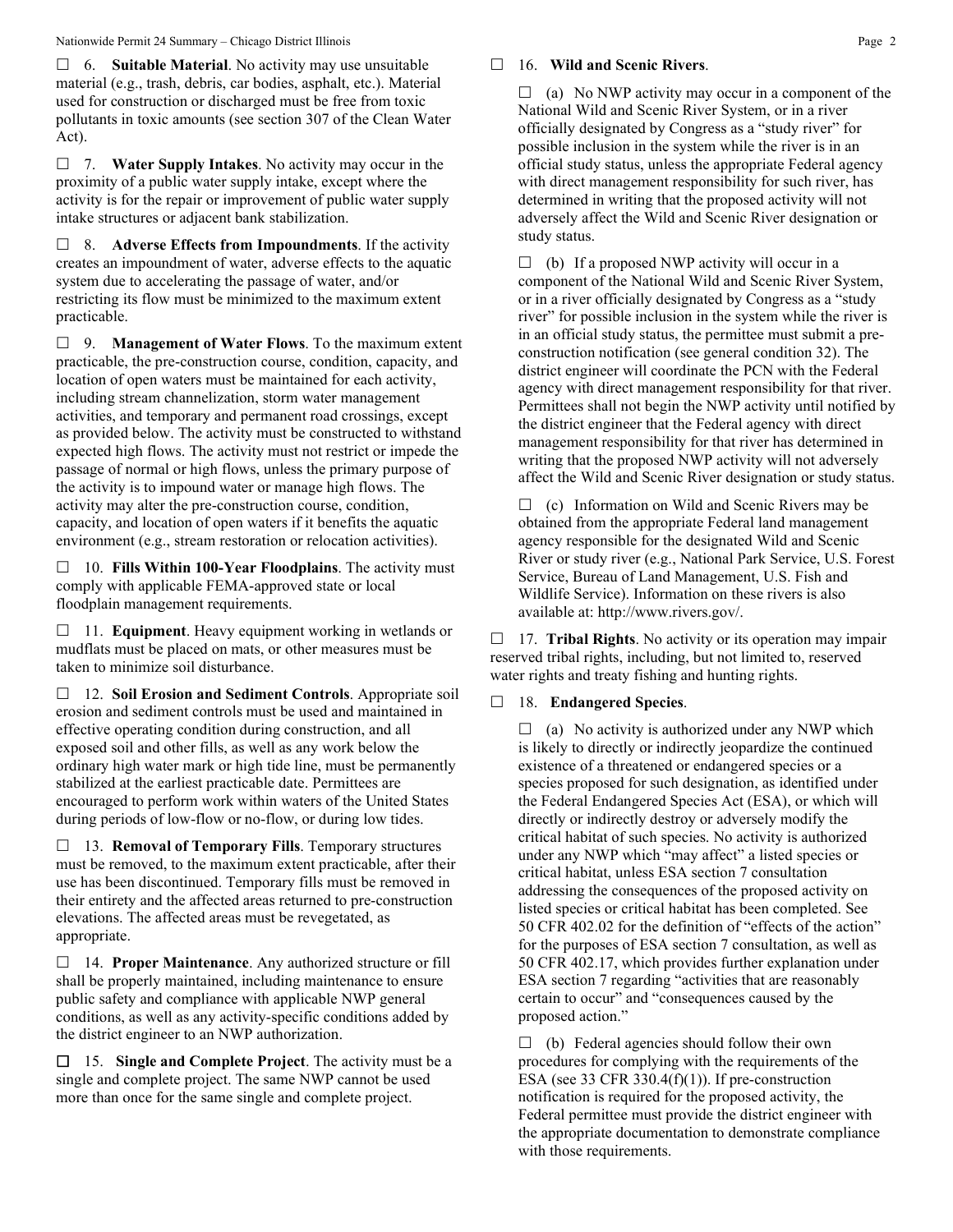The district engineer will verify that the appropriate documentation has been submitted. If the appropriate documentation has not been submitted, additional ESA section 7 consultation may be necessary for the activity and the respective federal agency would be responsible for fulfilling its obligation under section 7 of the ESA.

 $\Box$  (c) Non-federal permittees must submit a preconstruction notification to the district engineer if any listed species (or species proposed for listing) or designated critical habitat (or critical habitat proposed such designation) might be affected or is in the vicinity of the activity, or if the activity is located in designated critical habitat or critical habitat proposed for such designation, and shall not begin work on the activity until notified by the district engineer that the requirements of the ESA have been satisfied and that the activity is authorized. For activities that might affect Federally-listed endangered or threatened species (or species proposed for listing) or designated critical habitat (or critical habitat proposed for such designation), the pre-construction notification must include the name(s) of the endangered or threatened species (or species proposed for listing) that might be affected by the proposed activity or that utilize the designated critical habitat (or critical habitat proposed for such designation) that might be affected by the proposed activity. The district engineer will determine whether the proposed activity "may affect" or will have "no effect" to listed species and designated critical habitat and will notify the non-Federal applicant of the Corps' determination within 45 days of receipt of a complete preconstruction notification. For activities where the non-Federal applicant has identified listed species (or species proposed for listing) or designated critical habitat (or critical habitat proposed for such designation) that might be affected or is in the vicinity of the activity, and has so notified the Corps, the applicant shall not begin work until the Corps has provided notification that the proposed activity will have "no effect" on listed species (or species proposed for listing or designated critical habitat (or critical habitat proposed for such designation), or until ESA section 7 consultation or conference has been completed. If the non-Federal applicant has not heard back from the Corps within 45 days, the applicant must still wait for notification from the Corps.

 $\Box$  (d) As a result of formal or informal consultation with the FWS or NMFS the district engineer may add species-specific permit conditions to the NWPs.

 $\Box$  (e) Authorization of an activity by an NWP does not authorize the "take" of a threatened or endangered species as defined under the ESA. In the absence of separate authorization (e.g., an ESA Section 10 Permit, a Biological Opinion with "incidental take" provisions, etc.) from the FWS or the NMFS, the Endangered Species Act prohibits any person subject to the jurisdiction of the United States to take a listed species, where "take" means to harass, harm, pursue, hunt, shoot, wound, kill, trap, capture, or collect, or to attempt to engage in any such conduct. The word "harm" in the definition of "take" means an act which actually kills or injures wildlife. Such an act may include significant habitat modification or degradation where it actually kills or injures wildlife by

significantly impairing essential behavioral patterns, including breeding, feeding or sheltering.

 $\Box$  (f) If the non-federal permittee has a valid ESA section  $10(a)(1)(B)$  incidental take permit with an approved Habitat Conservation Plan for a project or a group of projects that includes the proposed NWP activity, the non-federal applicant should provide a copy of that ESA section  $10(a)(1)(B)$  permit with the PCN required by paragraph (c) of this general condition. The district engineer will coordinate with the agency that issued the ESA section  $10(a)(1)(B)$  permit to determine whether the proposed NWP activity and the associated incidental take were considered in the internal ESA section 7 consultation conducted for the ESA section  $10(a)(1)(B)$  permit. If that coordination results in concurrence from the agency that the proposed NWP activity and the associated incidental take were considered in the internal ESA section 7 consultation for the ESA section  $10(a)(1)(B)$  permit, the district engineer does not need to conduct a separate ESA section 7 consultation for the proposed NWP activity. The district engineer will notify the non-federal applicant within 45 days of receipt of a complete pre-construction notification whether the ESA section  $10(a)(1)(B)$  permit covers the proposed NWP activity or whether additional ESA section 7 consultation is required.

 $\Box$  (g) Information on the location of threatened and endangered species and their critical habitat can be obtained directly from the offices of the FWS and NMFS or their world wide web pages at http://www.fws.gov/ or http://www.fws.gov/ipac and http://www.nmfs.noaa.gov/pr/species/esa/ respectively.

 19. **Migratory Birds and Bald and Golden Eagles**. The permittee is responsible for ensuring that an action authorized by NWP complies with the Migratory Bird Treaty Act and the Bald and Golden Eagle Protection Act. The permittee is responsible for contacting the appropriate local office of the U.S. Fish and Wildlife Service to determine what measures, if any, are necessary or appropriate to reduce adverse effects to migratory birds or eagles, including whether "incidental take" permits are necessary and available under the Migratory Bird Treaty Act or Bald and Golden Eagle Protection Act for a particular activity.

#### 20. **Historic Properties**.

 $\Box$  (a) No activity is authorized under any NWP which may have the potential to cause effects to properties listed, or eligible for listing, in the National Register of Historic Places until the requirements of Section 106 of the National Historic Preservation Act (NHPA) have been satisfied.

 $\Box$  (b) Federal permittees should follow their own procedures for complying with the requirements of section 106 of the National Historic Preservation Act (see 33 CFR 330.4(g)(1)). If pre-construction notification is required for the proposed NWP activity, the Federal permittee must provide the district engineer with the appropriate documentation to demonstrate compliance with those requirements. The district engineer will verify that the appropriate documentation has been submitted. If the appropriate documentation is not submitted,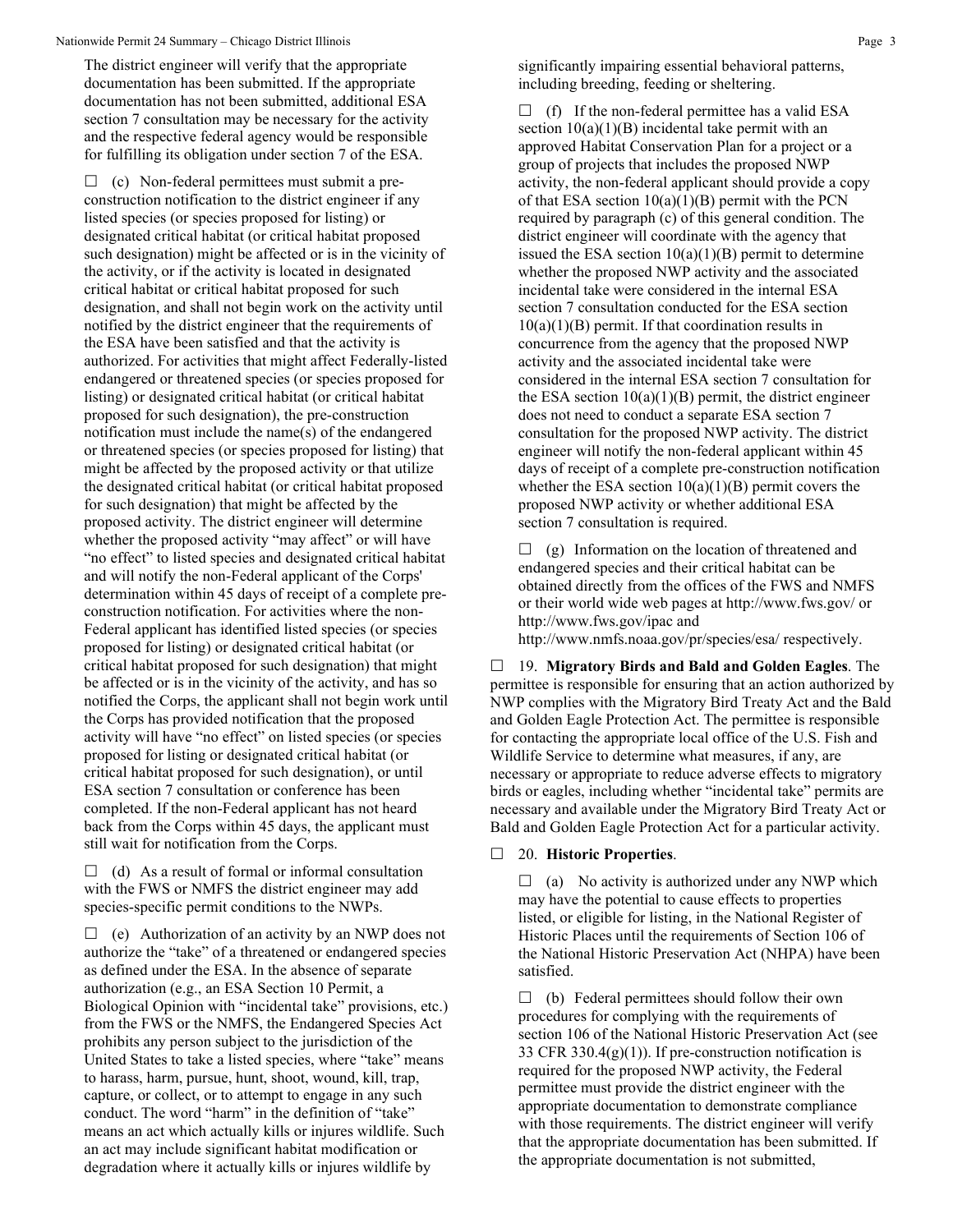then additional consultation under section 106 may be necessary. The respective federal agency is responsible for fulfilling its obligation to comply with section 106.

 $\Box$  (c) Non-federal permittees must submit a preconstruction notification to the district engineer if the NWP activity might have the potential to cause effects to any historic properties listed on, determined to be eligible for listing on, or potentially eligible for listing on the National Register of Historic Places, including previously unidentified properties. For such activities, the preconstruction notification must state which historic properties might have the potential to be affected by the proposed NWP activity or include a vicinity map indicating the location of the historic properties or the potential for the presence of historic properties. Assistance regarding information on the location of, or potential for, the presence of historic properties can be sought from the State Historic Preservation Officer, Tribal Historic Preservation Officer, or designated tribal representative, as appropriate, and the National Register of Historic Places (see 33 CFR 330.4(g)). When reviewing pre-construction notifications, district engineers will comply with the current procedures for addressing the requirements of section 106 of the National Historic Preservation Act. The district engineer shall make a reasonable and good faith effort to carry out appropriate identification efforts commensurate with potential impacts, which may include background research, consultation, oral history interviews, sample field investigation, and/or field survey. Based on the information submitted in the PCN and these identification efforts, the district engineer shall determine whether the proposed NWP activity has the potential to cause effects on the historic properties. Section 106 consultation is not required when the district engineer determines that the activity does not have the potential to cause effects on historic properties (see 36 CFR 800.3(a)). Section 106 consultation is required when the district engineer determines that the activity has the potential to cause effects on historic properties. The district engineer will conduct consultation with consulting parties identified under 36 CFR 800.2(c) when he or she makes any of the following effect determinations for the purposes of section 106 of the NHPA: No historic properties affected, no adverse effect, or adverse effect.

 $\Box$  (d) Where the non-Federal applicant has identified historic properties on which the proposed NWP activity might have the potential to cause effects and has so notified the Corps, the non-Federal applicant shall not begin the activity until notified by the district engineer either that the activity has no potential to cause effects to historic properties or that NHPA section 106 consultation has been completed. For non-federal permittees, the district engineer will notify the prospective permittee within 45 days of receipt of a complete pre-construction notification whether NHPA section 106 consultation is required. If NHPA section 106 consultation is required, the district engineer will notify the non-Federal applicant that he or she cannot begin the activity until section 106 consultation is completed. If the non-Federal applicant

has not heard back from the Corps within 45 days, the applicant must still wait for notification from the Corps..

 $\Box$  (e) Prospective permittees should be aware that section 110k of the NHPA (54 U.S.C. 306113) prevents the Corps from granting a permit or other assistance to an applicant who, with intent to avoid the requirements of section 106 of the NHPA, has intentionally significantly adversely affected a historic property to which the permit would relate, or having legal power to prevent it, allowed such significant adverse effect to occur, unless the Corps, after consultation with the Advisory Council on Historic Preservation (ACHP), determines that circumstances justify granting such assistance despite the adverse effect created or permitted by the applicant. If circumstances justify granting the assistance, the Corps is required to notify the ACHP and provide documentation specifying the circumstances, the degree of damage to the integrity of any historic properties affected, and proposed mitigation. This documentation must include any views obtained from the applicant, SHPO/THPO, appropriate Indian tribes if the undertaking occurs on or affects historic properties on tribal lands or affects properties of interest to those tribes, and other parties known to have a legitimate interest in the impacts to the permitted activity on historic properties.

 21. **Discovery of Previously Unknown Remains and Artifacts**. Permittees that discover any previously unknown historic, cultural or archeological remains and artifacts while accomplishing the activity authorized by NWP, they must immediately notify the district engineer of what they have found, and to the maximum extent practicable, avoid construction activities that may affect the remains and artifacts until the required coordination has been completed. The district engineer will initiate the Federal, Tribal, and state coordination required to determine if the items or remains warrant a recovery effort or if the site is eligible for listing in the National Register of Historic Places.

 **22. Designated Critical Resource Waters**. Critical resource waters include, NOAA-managed marine sanctuaries and marine monuments, and National Estuarine Research Reserves. The district engineer may designate, after notice and opportunity for public comment, additional waters officially designated by a state as having particular environmental or ecological significance, such as outstanding national resource waters or state natural heritage sites. The district engineer may also designate additional critical resource waters after notice and opportunity for public comment.

 $\Box$  (a) Discharges of dredged or fill material into waters of the United States are not authorized by NWPs 7, 12, 14, 16, 17, 21, 29, 31, 35, 39, 40, 42, 43, 44, 49, 50, 51, 52, 57, and 58 for any activity within, or directly affecting, critical resource waters, including wetlands adjacent to such waters.

 $\Box$  (b) For NWPs 3, 8, 10, 13, 15, 18, 19, 22, 23, 25, 27, 28, 30, 33, 34, 36, 37, 38, and 54, notification is required in accordance with general condition 32, for any activity proposed by permittees in the designated critical resource waters including wetlands adjacent to those waters.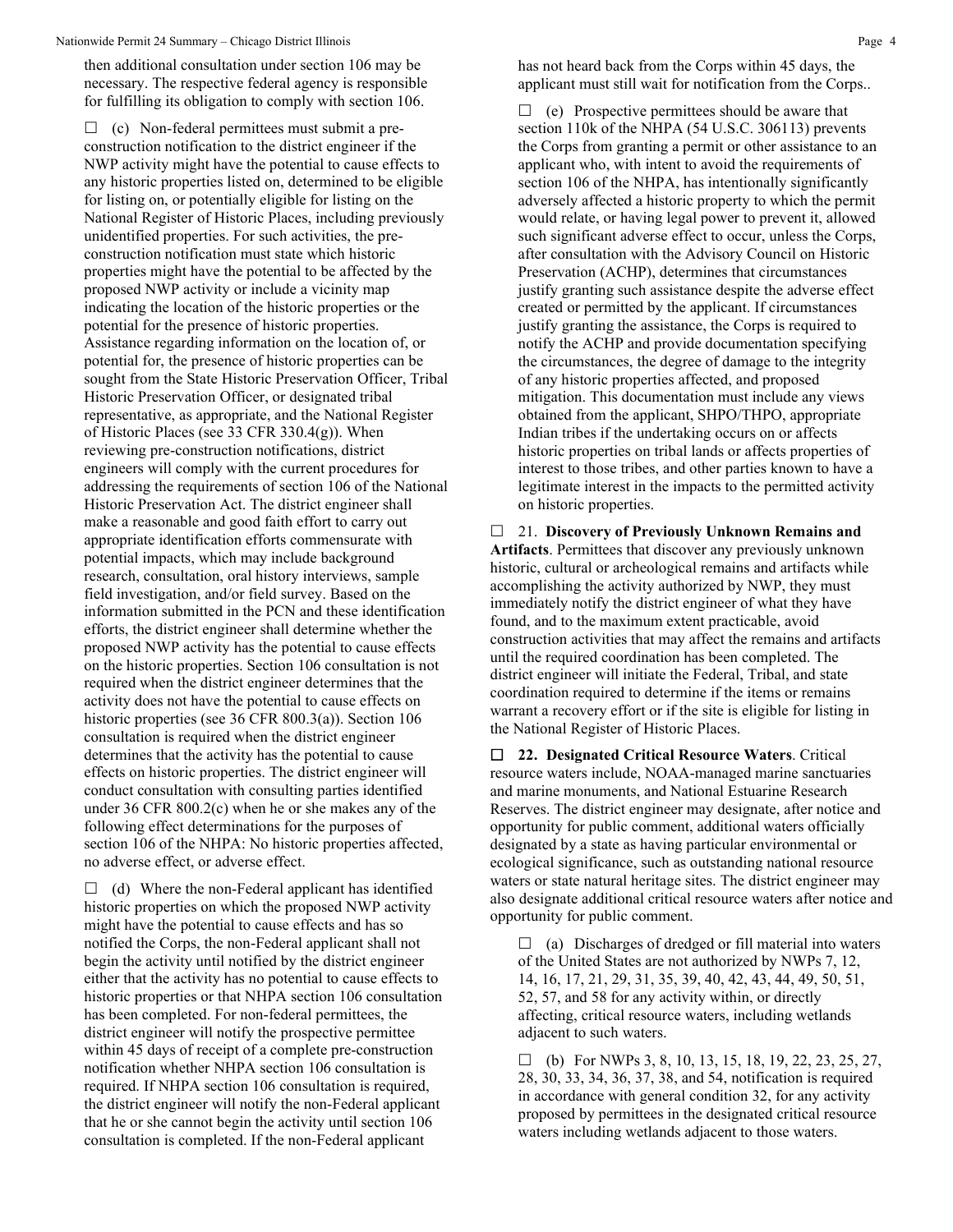The district engineer may authorize activities under these NWPs only after she or he determines that the impacts to the critical resource waters will be no more than minimal.

 **23. Mitigation**. The district engineer will consider the following factors when determining appropriate and practicable mitigation necessary to ensure that the individual and cumulative adverse environmental effects are no more than minimal:

 $\Box$  (a) The activity must be designed and constructed to avoid and minimize adverse effects, both temporary and permanent, to waters of the United States to the maximum extent practicable at the project site (i.e., on site).

 $\Box$  (b) Mitigation in all its forms (avoiding, minimizing, rectifying, reducing, or compensating for resource losses) will be required to the extent necessary to ensure that the individual and cumulative adverse environmental effects are no more than minimal.

 $\Box$  (c) Compensatory mitigation at a minimum one-forone ratio will be required for all wetland losses that exceed 1/10-acre and require pre-construction notification, unless the district engineer determines in writing that either some other form of mitigation would be more environmentally appropriate or the adverse environmental effects of the proposed activity are no more than minimal, and provides an activity-specific waiver of this requirement. For wetland losses of 1/10 acre or less that require pre-construction notification, the district engineer may determine on a case-by-case basis that compensatory mitigation is required to ensure that the activity results in only minimal adverse environmental effects.

 $\Box$  (d) Compensatory mitigation at a minimum one-forone ratio will be required for all losses of stream bed that exceed 3/100-acre and require pre-construction notification, unless the district engineer determines in writing that either some other form of mitigation would be more environmentally appropriate or the adverse environmental effects of the proposed activity are no more than minimal, and provides an activity-specific waiver of this requirement. This compensatory mitigation requirement may be satisfied through the restoration or enhancement of riparian areas next to streams in accordance with paragraph (e) of this general condition. For losses of stream bed of 3/100-acre or less that require pre-construction notification, the district engineer may determine on a case-by-case basis that compensatory mitigation is required to ensure that the activity results in only minimal adverse environmental effects. Compensatory mitigation for losses of streams should be provided, if practicable, through stream rehabilitation, enhancement, or preservation, since streams are difficultto-replace resources (see  $33 \text{ CFR } 332.3(e)(3)$ ).

 $\Box$  (e) Compensatory mitigation plans for NWP activities in or near streams or other open waters will normally include a requirement for the restoration or enhancement, maintenance, and legal protection (e.g., conservation easements) of riparian areas next to open waters. In some cases, the restoration or maintenance/protection of riparian areas may be the only compensatory mitigation required. If restoring riparian

areas involves planting vegetation, only native species should be planted. The width of the required riparian area will address documented water quality or aquatic habitat loss concerns. Normally, the riparian area will be 25 to 50 feet wide on each side of the stream, but the district engineer may require slightly wider riparian areas to address documented water quality or habitat loss concerns. If it is not possible to restore or maintain/protect a riparian area on both sides of a stream, or if the waterbody is a lake or coastal waters, then restoring or maintaining/protecting a riparian area along a single bank or shoreline may be sufficient.

Where both wetlands and open waters exist on the project site, the district engineer will determine the appropriate compensatory mitigation (e.g., riparian areas and/or wetlands compensation) based on what is best for the aquatic environment on a watershed basis. In cases where riparian areas are determined to be the most appropriate form of minimization or compensatory mitigation, the district engineer may waive or reduce the requirement to provide wetland compensatory mitigation for wetland losses.

 $\Box$  (f) Compensatory mitigation projects provided to offset losses of aquatic resources must comply with the applicable provisions of 33 CFR part 332.

 $\Box$  (1) The prospective permittee is responsible for proposing an appropriate compensatory mitigation option if compensatory mitigation is necessary to ensure that the activity results in no more than minimal adverse environmental effects. For the NWPs, the preferred mechanism for providing compensatory mitigation is mitigation bank credits or in-lieu fee program credits (see 33 CFR 332.3(b)(2) and (3)). However, if an appropriate number and type of mitigation bank or in-lieu credits are not available at the time the PCN is submitted to the district engineer, the district engineer may approve the use of permittee-responsible mitigation.

 $\Box$  (2) The amount of compensatory mitigation required by the district engineer must be sufficient to ensure that the authorized activity results in no more than minimal individual and cumulative adverse environmental effects (see 33 CFR 330.1(e)(3)). (See also 33 CFR 332.3(f).)

 $\Box$  (3) Since the likelihood of success is greater and the impacts to potentially valuable uplands are reduced, aquatic resource restoration should be the first compensatory mitigation option considered for permittee-responsible mitigation.

 $\Box$  (4) If permittee-responsible mitigation is the proposed option, the prospective permittee is responsible for submitting a mitigation plan. A conceptual or detailed mitigation plan may be used by the district engineer to make the decision on the NWP verification request, but a final mitigation plan that addresses the applicable requirements of 33 CFR  $332.4(c)(2)$  through (14) must be approved by the district engineer before the permittee begins work in waters of the United States,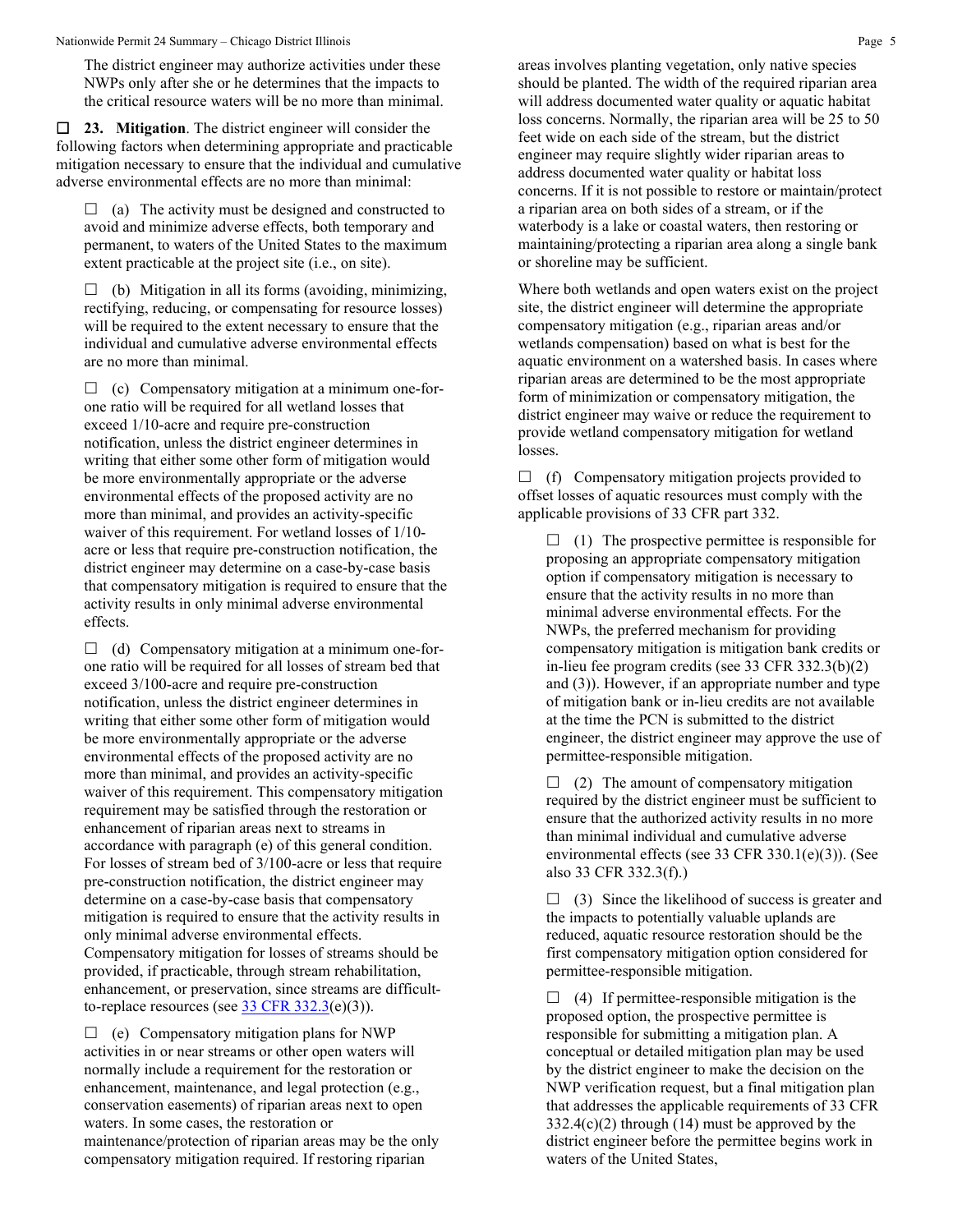unless the district engineer determines that prior approval of the final mitigation plan is not practicable or not necessary to ensure timely completion of the required compensatory mitigation (see 33 CFR  $332.3(k)(3)$ ).

 $\Box$  (5) If mitigation bank or in-lieu fee program credits are the proposed option, the mitigation plan needs to address only the baseline conditions at the impact site and the number of credits to be provided (see 33 CFR 332.4(c)(1)(ii)).

 $\Box$  (6) Compensatory mitigation requirements (e.g., resource type and amount to be provided as compensatory mitigation, site protection, ecological performance standards, monitoring requirements) may be addressed through conditions added to the NWP authorization, instead of components of a compensatory mitigation plan (see 33 CFR  $332.4(c)(1)(ii)$ .

 $\Box$  (g) Compensatory mitigation will not be used to increase the acreage losses allowed by the acreage limits of the NWPs. For example, if an NWP has an acreage limit of 1/2-acre, it cannot be used to authorize any NWP activity resulting in the loss of greater than 1/2-acre of waters of the United States, even if compensatory mitigation is provided that replaces or restores some of the lost waters. However, compensatory mitigation can and should be used, as necessary, to ensure that an NWP activity already meeting the established acreage limits also satisfies the no more than minimal impact requirement for the NWPs.

 $\Box$  (h) Permittees may propose the use of mitigation banks, in-lieu fee programs, or permittee-responsible mitigation. When developing a compensatory mitigation proposal, the permittee must consider appropriate and practicable options consistent with the framework at 33 CFR 332.3(b). For activities resulting in the loss of marine or estuarine resources, permittee-responsible mitigation may be environmentally preferable if there are no mitigation banks or in-lieu fee programs in the area that have marine or estuarine credits available for sale or transfer to the permittee. For permittee-responsible mitigation, the special conditions of the NWP verification must clearly indicate the party or parties responsible for the implementation and performance of the compensatory mitigation project, and, if required, its long-term management.

 $\Box$  (i) Where certain functions and services of waters of the United States are permanently adversely affected by a regulated activity, such as discharges of dredged or fill material into waters of the United States that will convert a forested or scrub-shrub wetland to a herbaceous wetland in a permanently maintained utility line right-of-way, mitigation may be required to reduce the adverse environmental effects of the activity to the no more than minimal level.

 **24. Safety of Impoundment Structures**. To ensure that all impoundment structures are safely designed, the district engineer may require non-Federal applicants to demonstrate that the structures comply with established state dam safety criteria or

have been designed by qualified persons. The district engineer may also require documentation that the design has been independently reviewed by similarly qualified persons, and appropriate modifications made to ensure safety.

## **25. Water Quality**.

 $\Box$  (a) Where the certifying authority (state, authorized tribe, or EPA, as appropriate) has not previously certified compliance of an NWP with CWA section 401, a CWA section 401 water quality certification for the proposed discharge must be obtained or waived (see [33 CFR](https://www.federalregister.gov/select-citation/2021/01/13/33-CFR-330.4)  [330.4\(](https://www.federalregister.gov/select-citation/2021/01/13/33-CFR-330.4)c)). If the permittee cannot comply with all of the conditions of a water quality certification previously issued by certifying authority for the issuance of the NWP, then the permittee must obtain a water quality certification or waiver for the proposed discharge in order for the activity to be authorized by an NWP.

 $\Box$  (b) If the NWP activity requires pre-construction notification and the certifying authority has not previously certified compliance of an NWP with CWA section 401, the proposed discharge is not authorized by an NWP until water quality certification is obtained or waived. If the certifying authority issues a water quality certification for the proposed discharge, the permittee must submit a copy of the certification to the district engineer. The discharge is not authorized by an NWP until the district engineer has notified the permittee that the water quality certification requirement has been satisfied by the issuance of a water quality certification or a waiver.

 $\Box$  (c) The district engineer or certifying authority may require additional water quality management measures to ensure that the authorized activity does not result in more than minimal degradation of water quality.

 **26. Coastal Zone Management**. In coastal states where an NWP has not previously received a state coastal zone management consistency concurrence, an individual state coastal zone management consistency concurrence must be obtained, or a presumption of concurrence must occur (see 33 CFR 330.4(d)). If the permittee cannot comply with all of the conditions of a coastal zone management consistency concurrence previously issued by the state, then the permittee must obtain an individual coastal zone management consistency concurrence or presumption of concurrence in order for the activity to be authorized by NWP. The district engineer or a state may require additional measures to ensure that the authorized activity is consistent with state coastal zone management requirements.

 **27. Regional and Case-By-Case Conditions**. The activity must comply with any regional conditions that may have been added by the Division Engineer (see 33 CFR 330.4(e)) and with any case specific conditions added by the Corps or by the state, Indian Tribe, or U.S. EPA in its CWA section 401 Water Quality Certification, or by the state in its Coastal Zone Management Act consistency determination.

 **28. Use of Multiple Nationwide Permits**. The use of more than one NWP for a single and complete project is authorized, subject to the following restrictions: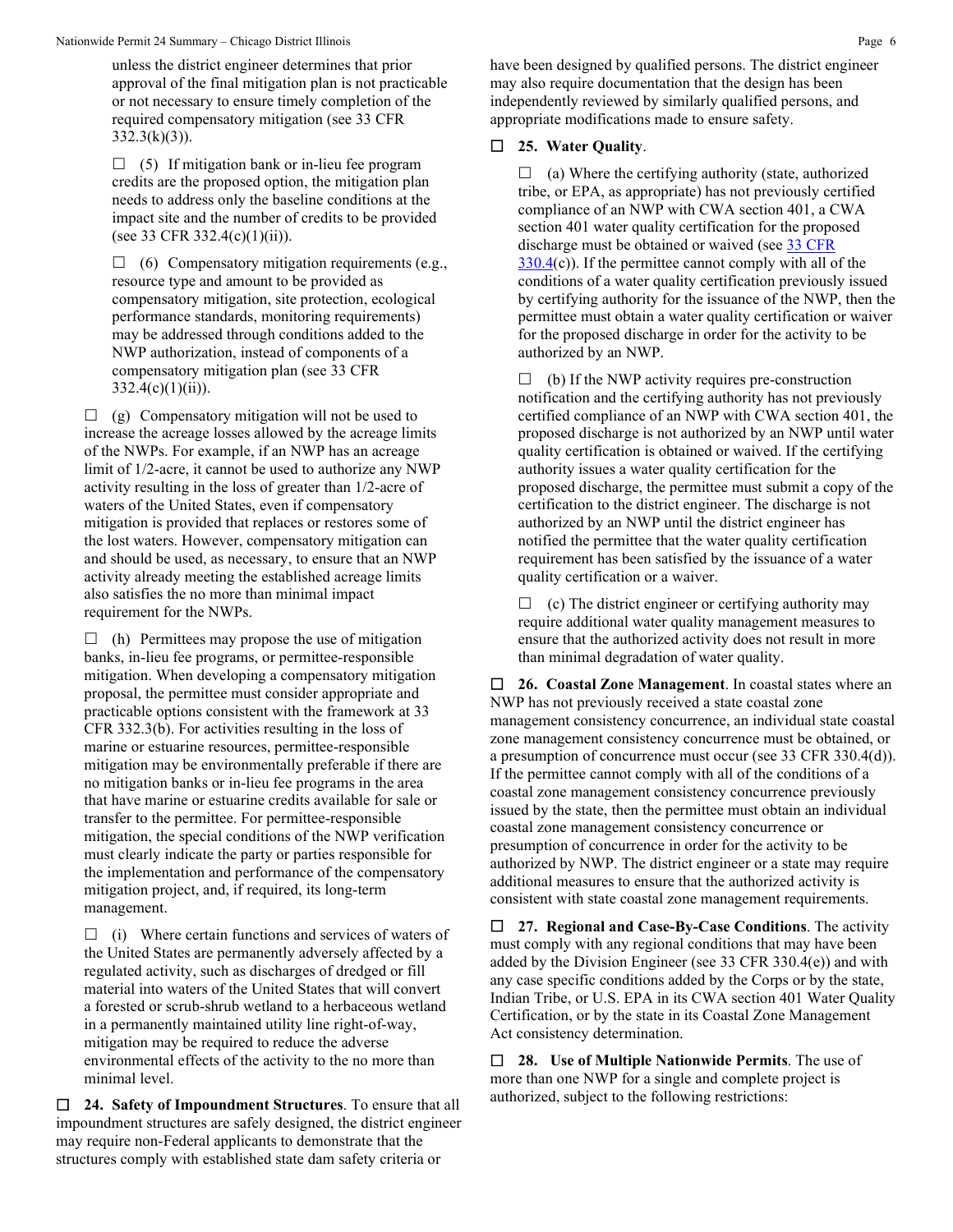$\Box$  (a) If only one of the NWPs used to authorize the single and complete project has a specified acreage limit, the acreage loss of waters of the United States cannot exceed the acreage limit of the NWP with the highest specified acreage limit. For example, if a road crossing over tidal waters is constructed under NWP 14, with associated bank stabilization authorized by NWP 13, the maximum acreage loss of waters of the United States for the total project cannot exceed 1/3-acre.

 $\Box$  (b) If one or more of the NWPs used to authorize the single and complete project has specified acreage limits, the acreage loss of waters of the United States authorized by those NWPs cannot exceed their respective specified acreage limits. For example, if a commercial development is constructed under NWP 39, and the single and complete project includes the filling of an upland ditch authorized by NWP 46, the maximum acreage loss of waters of the United States for the commercial development under NWP 39 cannot exceed 1/2-acre, and the total acreage loss of waters of United States due to the NWP 39 and 46 activities cannot exceed 1 acre.

 **29. Transfer of Nationwide Permit Verifications**. If the permittee sells the property associated with a nationwide permit verification, the permittee may transfer the nationwide permit verification to the new owner by submitting a letter to the appropriate Corps district office to validate the transfer. A copy of the nationwide permit verification must be attached to the letter, and the letter must contain the following statement and signature:

"When the structures or work authorized by this nationwide permit are still in existence at the time the property is transferred, the terms and conditions of this nationwide permit, including any special conditions, will continue to be binding on the new owner(s) of the property. To validate the transfer of this nationwide permit and the associated liabilities associated with compliance with its terms and conditions, have the transferee sign and date below."

### (Transferee)

### (Date)

 **30. Compliance Certification**. Each permittee who receives an NWP verification letter from the Corps must provide a signed certification documenting completion of the authorized activity and implementation of any required compensatory mitigation. The success of any required permittee-responsible mitigation, including the achievement of ecological performance standards, will be addressed separately by the district engineer.

The Corps will provide the permittee the certification document with the NWP verification letter. The certification document will include:

 $\Box$  (a) A statement that the authorized activity was done in accordance with the NWP authorization, including any general, regional, or activity-specific conditions;

 $\Box$  (b) A statement that the implementation of any required compensatory mitigation was completed in accordance with the permit conditions. If credits from a mitigation bank or in-lieu fee program are used to satisfy the compensatory mitigation requirements, the certification must include the documentation required by 33 CFR 332.3(l)(3) to confirm that the permittee secured the appropriate number and resource type of credits; and

 $\Box$  (c) The signature of the permittee certifying the completion of the activity and mitigation.

The completed certification document must be submitted to the district engineer within 30 days of completion of the authorized activity or the implementation of any required compensatory mitigation, whichever occurs later.

 **31. Activities Affecting Structures or Works Built by the United States.** If an NWP activity also requires review by, or permission from, the Corps pursuant to 33 U.S.C. 408 because it will alter or temporarily or permanently occupy or use a U.S. Army Corps of Engineers (USACE) federally authorized Civil Works project (a "USACE project"), the prospective permittee must submit a pre-construction notification. See paragraph (b)(10) of general condition 32. An activity that requires section 408 permission and/or review is not authorized by NWP until the appropriate Corps office issues the section 408 permission or completes its review to alter, occupy, or use the USACE project, and the district engineer issues a written NWP verification.

## **32. Pre-Construction Notification**.

 $\Box$  (a) **Timing**. Where required by the terms of the NWP, the prospective permittee must notify the district engineer by submitting a pre-construction notification (PCN) as early as possible. The district engineer must determine if the PCN is complete within 30 calendar days of the date of receipt and, if the PCN is determined to be incomplete, notify the prospective permittee within that 30 day period to request the additional information necessary to make the PCN complete. The request must specify the information needed to make the PCN complete. As a general rule, district engineers will request additional information necessary to make the PCN complete only once. However, if the prospective permittee does not provide all of the requested information, then the district engineer will notify the prospective permittee that the PCN is still incomplete and the PCN review process will not commence until all of the requested information has been received by the district engineer. The prospective permittee shall not begin the activity until either:

 $\Box$  (1) He or she is notified in writing by the district engineer that the activity may proceed under the NWP with any special conditions imposed by the district or division engineer; or

 $\Box$  (2) 45 calendar days have passed from the district engineer's receipt of the complete PCN and the prospective permittee has not received written notice from the district or division engineer. However, if the permittee was required to notify the Corps pursuant to general condition 18 that listed species or critical habitat might be affected or are in the vicinity of the activity,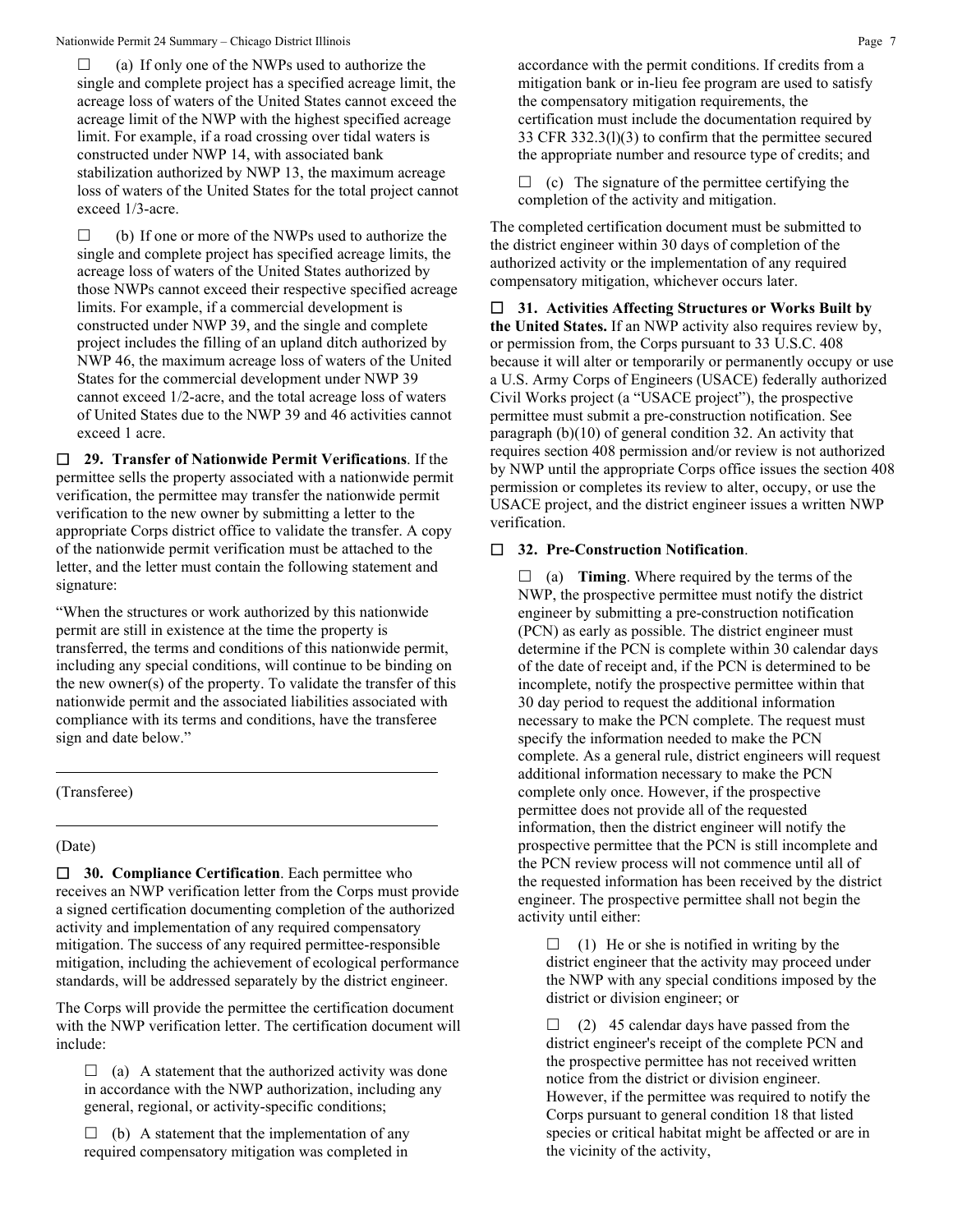or to notify the Corps pursuant to general condition 20 that the activity might have the potential to cause effects to historic properties, the permittee cannot begin the activity until receiving written notification from the Corps that there is "no effect" on listed species or "no potential to cause effects" on historic properties, or that any consultation required under Section 7 of the Endangered Species Act (see 33 CFR 330.4(f)) and/or section 106 of the National Historic Preservation Act (see 33 CFR 330.4(g)) has been completed. If the proposed activity requires a written waiver to exceed specified limits of an NWP, the permittee may not begin the activity until the district engineer issues the waiver. If the district or division engineer notifies the permittee in writing that an individual permit is required within 45 calendar days of receipt of a complete PCN, the permittee cannot begin the activity until an individual permit has been obtained. Subsequently, the permittee's right to proceed under the NWP may be modified, suspended, or revoked only in accordance with the procedure set forth in 33 CFR 330.5(d)(2).

 (b) **Contents of Pre-Construction Notification**. The PCN must be in writing and include the following information:

 $\Box$  (1) Name, address and telephone numbers of the prospective permittee;

 $\Box$  (2) Location of the proposed activity;

 $\Box$  (3) Identify the specific NWP or NWP(s) the prospective permittee wants to use to authorize the proposed activity;

 $\Box$  (4) (i) A description of the proposed activity; the activity's purpose; direct and indirect adverse environmental effects the activity would cause, including the anticipated amount of loss of wetlands, other special aquatic sites, and other waters expected to result from the NWP activity, in acres, linear feet, or other appropriate unit of measure; a description of any proposed mitigation measures intended to reduce the adverse environmental effects caused by the proposed activity; and any other NWP(s), regional general permit(s), or individual permit(s) used or intended to be used to authorize any part of the proposed project or any related activity, including other separate and distant crossings for linear projects that require Department of the Army authorization but do not require pre-construction notification.The description of the proposed activity and any proposed mitigation measures should be sufficiently detailed to allow the district engineer to determine that the adverse environmental effects of the activity will be no more than minimal and to determine the need for compensatory mitigation or other mitigation measures.

 $\Box$  (ii) For linear projects where one or more single and complete crossings require preconstruction notification, the PCN must include the quantity of anticipated losses of wetlands, other special aquatic sites, and other waters for

each single and complete crossing of those wetlands, other special aquatic sites, and other waters (including those single and complete crossings authorized by NWP but do not require PCNs). This information will be used by the district engineer to evaluate the cumulative adverse environmental effects of the proposed linear project, and does not change those non-PCN NWP activities into NWP PCNs.

 $\Box$  (iii) Sketches should be provided when necessary to show that the activity complies with the terms of the NWP. (Sketches usually clarify the activity and when provided results in a quicker decision. Sketches should contain sufficient detail to provide an illustrative description of the proposed activity (e.g., a conceptual plan), but do not need to be detailed engineering plans);

 $\Box$  (5) The PCN must include a delineation of wetlands, other special aquatic sites, and other waters, such as lakes and ponds, perennial, and intermittent, on the project site. Wetland delineations must be prepared in accordance with the current method required by the Corps. The permittee may ask the Corps to delineate the special aquatic sites and other waters on the project site, but there may be a delay if the Corps does the delineation, especially if the project site is large or contains many wetlands, other special aquatic sites, and other waters. Furthermore, the 45-day period will not start until the delineation has been submitted to or completed by the Corps, as appropriate;

 $\Box$  (6) If the proposed activity will result in the loss of greater than 1/10-acre of wetlands or 3/100 acre of stream bed and a PCN is required, the prospective permittee must submit a statement describing how the mitigation requirement will be satisfied, or explaining why the adverse environmental effects are no more than minimal and why compensatory mitigation should not be required. As an alternative, the prospective permittee may submit a conceptual or detailed mitigation plan.

 $\Box$  (7) For non-federal permittees, if any listed species (or species proposed for listing) or designated critical habitat (or critical habitat proposed for such designation) might be affected or is in the vicinity of the activity, or if the activity is located in designated critical habitat (or critical habitat proposed for such designation), the PCN must include the name(s) of those endangered or threatened species (or species proposed for listing) that might be affected by the proposed activity or utilize the designated critical habitat (or critical habitat proposed for such designation) that might be affected by the proposed activity. For NWP activities that require pre-construction notification, Federal permittees must provide documentation demonstrating compliance with the Endangered Species Act;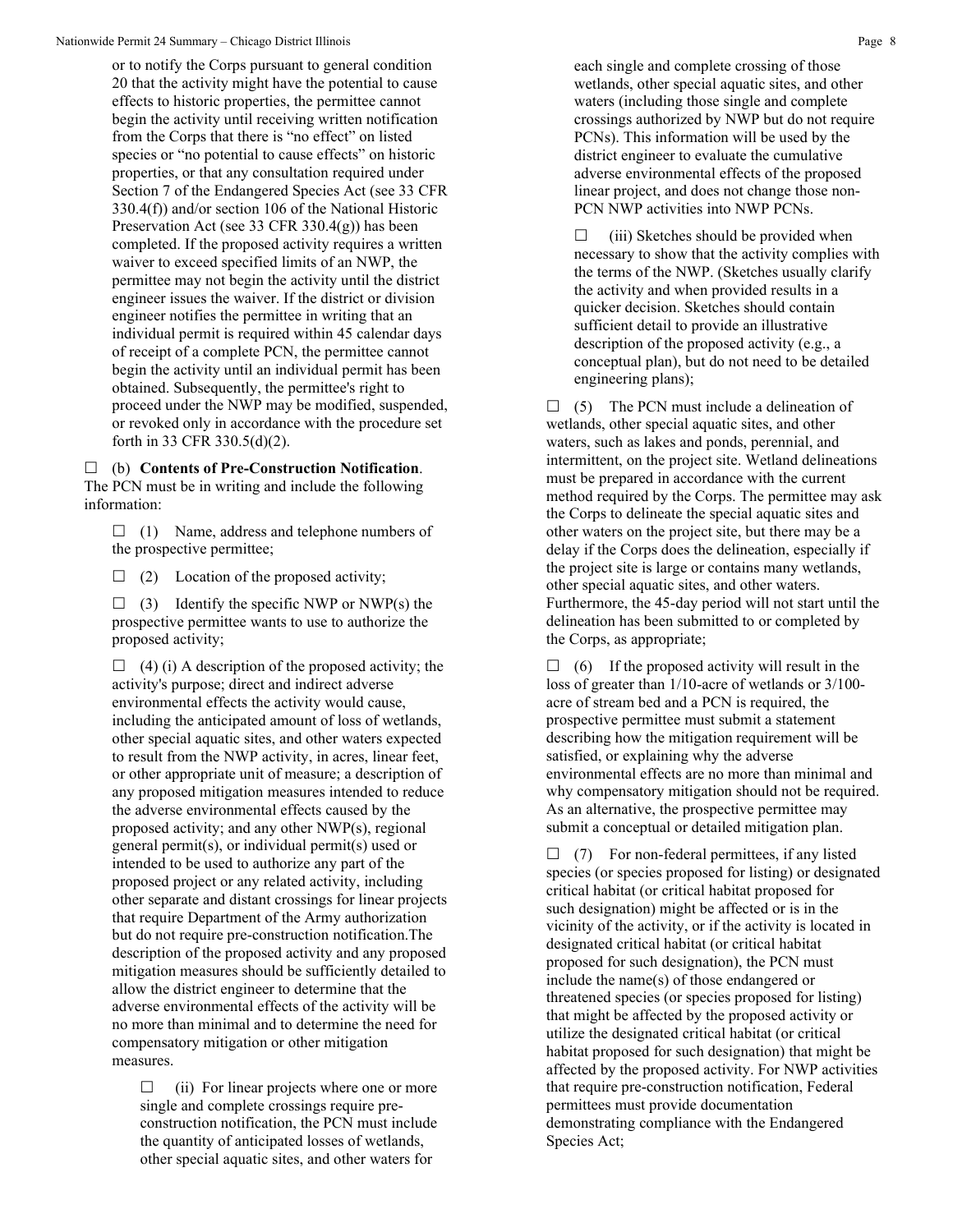$\Box$  (8) For non-federal permittees, if the NWP activity might have the potential to cause effects to a historic property listed on, determined to be eligible for listing on, or potentially eligible for listing on, the National Register of Historic Places, the PCN must state which historic property might have the potential to be affected by the proposed activity or include a vicinity map indicating the location of the historic property. For NWP activities that require preconstruction notification, Federal permittees must provide documentation demonstrating compliance with section 106 of the National Historic Preservation Act;

 $\Box$  (9) For an activity that will occur in a component of the National Wild and Scenic River System, or in a river officially designated by Congress as a "study river" for possible inclusion in the system while the river is in an official study status, the PCN must identify the Wild and Scenic River or the "study river" (see general condition 16); and

 $\Box$  (10) For an NWP activity that requires permission from, or review by, the Corps pursuant to 33 U.S.C. 408 because it will alter or temporarily or permanently occupy or use a U.S. Army Corps of Engineers federally authorized civil works project, the pre-construction notification must include a statement confirming that the project proponent has submitted a written request for section 408 permission from, or review by, the Corps office having jurisdiction over that USACE project.

 (c) **Form of Pre-Construction Notification.** The nationwide permit pre-construction notification form (Form ENG 6082) should be used for NWP PCNs. A letter containing the required information may also be used. Applicants may provide electronic files of PCNs and supporting materials if the district engineer has established tools and procedures for electronic submittals.

## (d) **Agency Coordination**:

 $\Box$  (1) The district engineer will consider any comments from Federal and state agencies concerning the proposed activity's compliance with the terms and conditions of the NWPs and the need for mitigation to reduce the activity's adverse environmental effects so that they are no more than minimal.

 $\Box$  (2) Agency coordination is required for:

i) All NWP activities that require preconstruction notification and result in the loss of greater than 1/2-acre of waters of the United States;

ii) NWP 13 activities in excess of 500 linear feet, fills greater than one cubic yard per running foot, or involve discharges of dredged or fill material into special aquatic sites; and

(iii) NWP 54 activities in excess of 500 linear feet, or that extend into the waterbody more than 30 feet from the mean low water line in tidal waters or the ordinary high water mark in the Great Lakes.

 $\Box$  (3) When agency coordination is required, the district engineer will immediately provide (e.g., via email, facsimile transmission, overnight mail, or other expeditious manner) a copy of the complete PCN to the appropriate Federal or state offices (FWS, state natural resource or water quality agency, EPA, and, if appropriate, the NMFS). With the exception of NWP 37, these agencies will have 10 calendar days from the date the material is transmitted to notify the district engineer via telephone, facsimile transmission, or email that they intend to provide substantive, site-specific comments. The comments must explain why the agency believes the adverse environmental effects will be more than minimal. If so contacted by an agency, the district engineer will wait an additional 15 calendar days before making a decision on the pre-construction notification. The district engineer will fully consider agency comments received within the specified time frame concerning the proposed activity's compliance with the terms and conditions of the NWPs, including the need for mitigation to ensure that the net adverse environmental effects of the proposed activity are no more than minimal. The district engineer will provide no response to the resource agency, except as provided below. The district engineer will indicate in the administrative record associated with each preconstruction notification that the resource agencies' concerns were considered. For NWP 37, the emergency watershed protection and rehabilitation activity may proceed immediately in cases where there is an unacceptable hazard to life or a significant loss of property or economic hardship will occur. The district engineer will consider any comments received to decide whether the NWP 37 authorization should be modified, suspended, or revoked in accordance with the procedures at 33 CFR 330.5.

 $\Box$  (4) In cases of where the prospective permittee is not a Federal agency, the district engineer will provide a response to NMFS within 30 calendar days of receipt of any Essential Fish Habitat conservation recommendations, as required by section 305(b)(4)(B) of the Magnuson-Stevens Fishery Conservation and Management Act.

 $\Box$  (5) Applicants are encouraged to provide the Corps with either electronic files or multiple copies of pre-construction notifications to expedite agency coordination.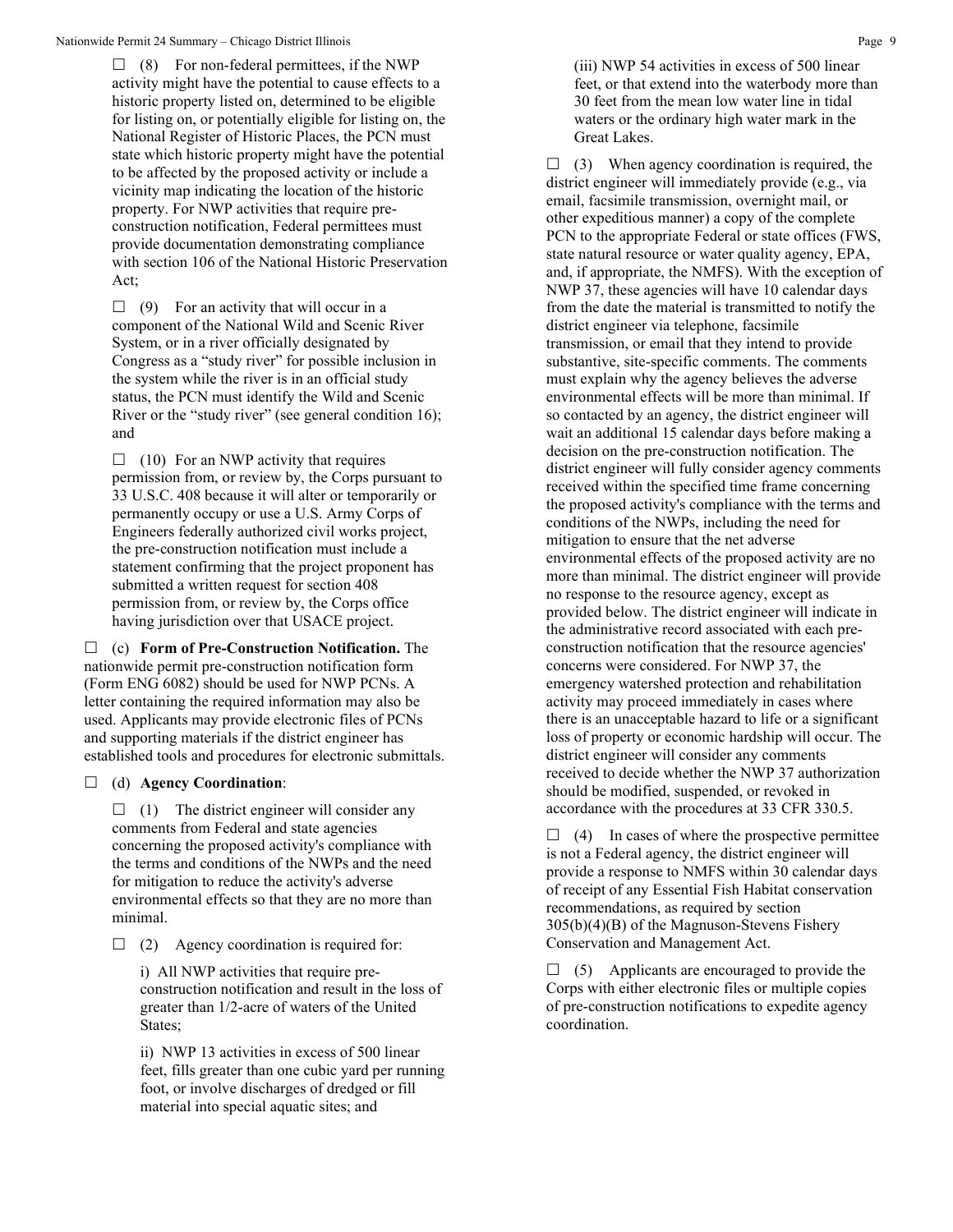#### **C. District Engineer's Decision**

 $\Box$  1. In reviewing the PCN for the proposed activity, the district engineer will determine whether the activity authorized by the NWP will result in more than minimal individual or cumulative adverse environmental effects or may be contrary to the public interest. If a project proponent requests authorization by a specific NWP, the district engineer should issue the NWP verification for that activity if it meets the terms and conditions of that NWP, unless he or she determines, after considering mitigation, that the proposed activity will result in more than minimal individual and cumulative adverse effects on the aquatic environment and other aspects of the public interest and exercises discretionary authority to require an individual permit for the proposed activity. For a linear project, this determination will include an evaluation of the single and complete crossings of waters of the United States that require PCNs to determine whether they individually satisfy the terms and conditions of the NWP(s), as well as the cumulative effects caused by all of the crossings of waters of the United States authorized by NWP. If an applicant requests a waiver of an applicable limit, as provided for in NWPs 13, 36, or 54, the district engineer will only grant the waiver upon a written determination that the NWP activity will result in only minimal individual and cumulative adverse environmental effects.

 $\Box$  2. When making minimal adverse environmental effects determinations the district engineer will consider the direct and indirect effects caused by the NWP activity. He or she will also consider the cumulative adverse environmental effects caused by activities authorized by NWP and whether those cumulative adverse environmental effects are no more than minimal. The district engineer will also consider site specific factors, such as the environmental setting in the vicinity of the NWP activity, the type of resource that will be affected by the NWP activity, the functions provided by the aquatic resources that will be affected by the NWP activity, the degree or magnitude to which the aquatic resources perform those functions, the extent that aquatic resource functions will be lost as a result of the NWP activity (e.g., partial or complete loss), the duration of the adverse effects (temporary or permanent), the importance of the aquatic resource functions to the region (e.g., watershed or ecoregion), and mitigation required by the district engineer. If an appropriate functional or condition assessment method is available and practicable to use, that assessment method may be used by the district engineer to assist in the minimal adverse environmental effects determination. The district engineer may add case-specific special conditions to the NWP authorization to address site-specific environmental concerns.

 $\Box$  3. If the proposed activity requires a PCN and will result in a loss of greater than 1/10-acre of wetlands or 3/100 acre of stream bed, the prospective permittee should submit a mitigation proposal with the PCN. Applicants may also propose compensatory mitigation for NWP activities with smaller impacts, or for impacts to other types of waters. The district engineer will consider any proposed compensatory mitigation or other mitigation measures the applicant has included in the proposal in determining whether the net adverse environmental effects of the proposed activity are no more than minimal. The compensatory mitigation proposal may be either conceptual or detailed. If the district engineer

determines that the activity complies with the terms and conditions of the NWP and that the adverse environmental effects are no more than minimal, after considering mitigation, the district engineer will notify the permittee and include any activity-specific conditions in the NWP verification the district engineer deems necessary. Conditions for compensatory mitigation requirements must comply with the appropriate provisions at  $33$  CFR 332.3(k). The district engineer must approve the final mitigation plan before the permittee commences work in waters of the United States, unless the district engineer determines that prior approval of the final mitigation plan is not practicable or not necessary to ensure timely completion of the required compensatory mitigation. If the prospective permittee elects to submit a compensatory mitigation plan with the PCN, the district engineer will expeditiously review the proposed compensatory mitigation plan. The district engineer must review the proposed compensatory mitigation plan within 45 calendar days of receiving a complete PCN and determine whether the proposed mitigation would ensure that the NWP activity results in no more than minimal adverse environmental effects. If the net adverse environmental effects of the NWP activity (after consideration of the mitigation proposal) are determined by the district engineer to be no more than minimal, the district engineer will provide a timely written response to the applicant. The response will state that the NWP activity can proceed under the terms and conditions of the NWP, including any activity-specific conditions added to the NWP authorization by the district engineer.

 $\Box$  4. If the district engineer determines that the adverse environmental effects of the proposed activity are more than minimal, then the district engineer will notify the applicant either: (a) That the activity does not qualify for authorization under the NWP and instruct the applicant on the procedures to seek authorization under an individual permit; (b) that the activity is authorized under the NWP subject to the applicant's submission of a mitigation plan that would reduce the adverse environmental effects so that they are no more than minimal; or (c) that the activity is authorized under the NWP with specific modifications or conditions. Where the district engineer determines that mitigation is required to ensure no more than minimal adverse environmental effects, the activity will be authorized within the 45-day PCN period (unless additional time is required to comply with general conditions 18, 20, and/or 31), with activity-specific conditions that state the mitigation requirements. The authorization will include the necessary conceptual or detailed mitigation plan or a requirement that the applicant submit a mitigation plan that would reduce the adverse environmental effects so that they are no more than minimal. When compensatory mitigation is required, no work in waters of the United States may occur until the district engineer has approved a specific mitigation plan or has determined that prior approval of a final mitigation plan is not practicable or not necessary to ensure timely completion of the required compensatory mitigation.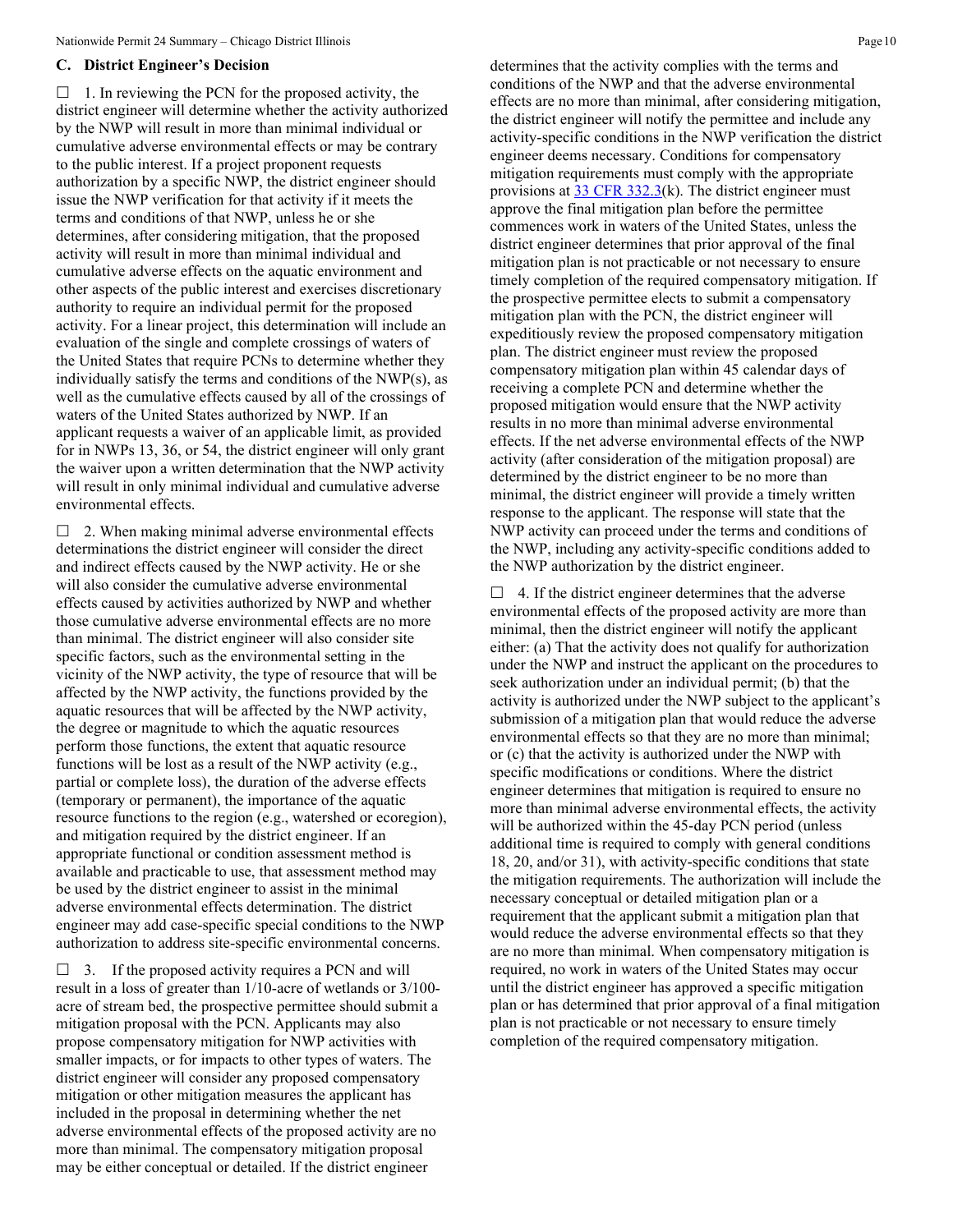### D. **Further Information**

1. District engineers have authority to determine if an activity complies with the terms and conditions of an NWP.

2. NWPs do not obviate the need to obtain other federal, state, or local permits, approvals, or authorizations required by law.

3. NWPs do not grant any property rights or exclusive privileges.

4. NWPs do not authorize any injury to the property or rights of others.

5. NWPs do not authorize interference with any existing or proposed Federal project (see general condition 31).

#### E. **Definitions**

**Best management practices (BMPs)**: Policies, practices, procedures, or structures implemented to mitigate the adverse environmental effects on surface water quality resulting from development. BMPs are categorized as structural or nonstructural.

**Compensatory mitigation**: The restoration (re-establishment or rehabilitation), establishment (creation), enhancement, and/or in certain circumstances preservation of aquatic resources for the purposes of offsetting unavoidable adverse impacts which remain after all appropriate and practicable avoidance and minimization has been achieved.

**Currently serviceable**: Useable as is or with some maintenance, but not so degraded as to essentially require reconstruction.

**Direct effects**: Effects that are caused by the activity and occur at the same time and place.

**Discharge**: The term "discharge" means any discharge of dredged or fill material into waters of the United States.

**Ecological reference:** A model used to plan and design an aquatic habitat and riparian area restoration, enhancement, or establishment activity under NWP 27. An ecological reference may be based on the structure, functions, and dynamics of an aquatic habitat type or a riparian area type that currently exists in the region where the proposed NWP 27 activity is located. Alternatively, an ecological reference may be based on a conceptual model for the aquatic habitat type or riparian area type to be restored, enhanced, or established as a result of the proposed NWP 27 activity. An ecological reference takes into account the range of variation of the aquatic habitat type or riparian area type in the region.

**Enhancement**: The manipulation of the physical, chemical, or biological characteristics of an aquatic resource to heighten, intensify, or improve a specific aquatic resource function(s). Enhancement results in the gain of selected aquatic resource function(s), but may also lead to a decline in other aquatic resource function(s). Enhancement does not result in a gain in aquatic resource area.

**Establishment (creation):** The manipulation of the physical, chemical, or biological characteristics present to develop an aquatic resource that did not previously exist at an upland site. Establishment results in a gain in aquatic resource area.

**High Tide Line**: The line of intersection of the land with the water's surface at the maximum height reached by a rising tide. The high tide line may be determined, in the absence of actual data, by a line of oil or scum along shore objects, a more or less continuous deposit of fine shell or debris on the foreshore or berm, other physical markings or characteristics, vegetation lines, tidal gages, or other suitable means that delineate the general height reached by a rising tide. The line encompasses spring high tides and other high tides that occur with periodic frequency but does not include storm surges in which there is a departure from the normal or predicted reach of the tide due to the piling up of water against a coast by strong winds such as those accompanying a hurricane or other intense storm.

**Historic Property**: Any prehistoric or historic district, site (including archaeological site), building, structure, or other object included in, or eligible for inclusion in, the National Register of Historic Places maintained by the Secretary of the Interior. This term includes artifacts, records, and remains that are related to and located within such properties. The term includes properties of traditional religious and cultural importance to an Indian tribe or Native Hawaiian organization and that meet the National Register criteria (36 CFR part 60).

**Independent utility**: A test to determine what constitutes a single and complete non-linear project in the Corps Regulatory Program. A project is considered to have independent utility if it would be constructed absent the construction of other projects in the project area. Portions of a multi-phase project that depend upon other phases of the project do not have independent utility. Phases of a project that would be constructed even if the other phases were not built can be considered as separate single and complete projects with independent utility.

**Indirect effects**: Effects that are caused by the activity and are later in time or farther removed in distance, but are still reasonably foreseeable.

**Loss of waters of the United States**: Waters of the United States that are permanently adversely affected by filling, flooding, excavation, or drainage because of the regulated activity. The loss of stream bed includes the acres of stream bed that are permanently adversely affected by filling or excavation because of the regulated activity. Permanent adverse effects include permanent discharges of dredged or fill material that change an aquatic area to dry land, increase the bottom elevation of a waterbody, or change the use of a waterbody. The acreage of loss of waters of the United States is a threshold measurement of the impact to jurisdictional waters for determining whether a project may qualify for an NWP; it is not a net threshold that is calculated after considering compensatory mitigation that may be used to offset losses of aquatic functions and services. Waters of the United States temporarily filled, flooded, excavated, or drained, but restored to pre-construction contours and elevations after construction, are not included in the measurement of loss of waters of the United States. Impacts resulting from activities that do not require Department of the Army authorization, such as activities eligible for exemptions under section 404(f) of the Clean Water Act, are not considered when calculating the loss of waters of the United States.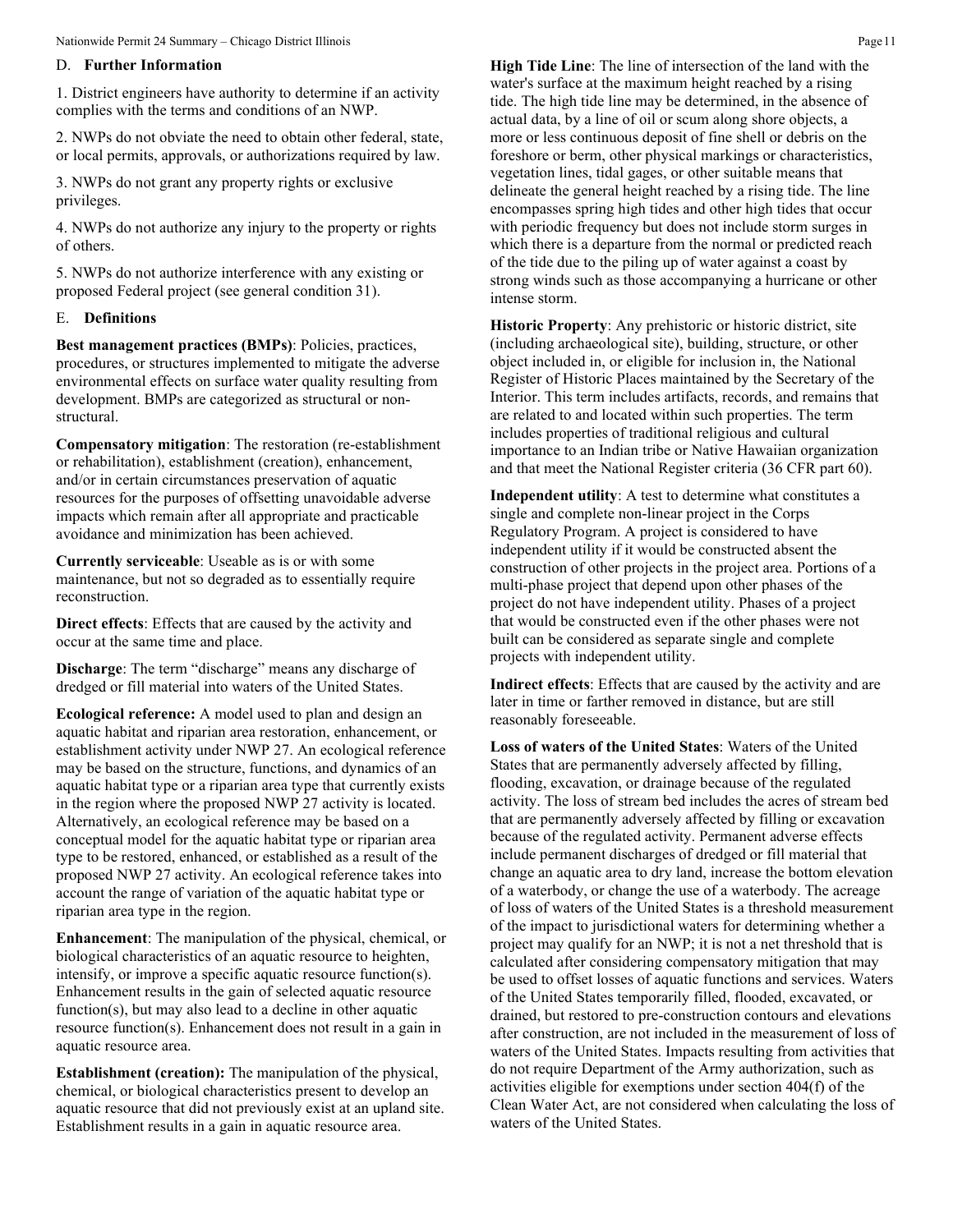Nationwide Permit 24 Summary – Chicago District Illinois Page 12

**Navigable waters:** Waters subject to section 10 of the Rivers and Harbors Act of 1899. These waters are defined at 33 CFR part 329.

**Non-tidal wetland**: A non-tidal wetland is a wetland that is not subject to the ebb and flow of tidal waters. Non-tidal wetlands contiguous to tidal Start Printed Page 57394waters are located landward of the high tide line (i.e., spring high tide line).

**Open water:** For purposes of the NWPs, an open water is any area that in a year with normal patterns of precipitation has water flowing or standing above ground to the extent that an ordinary high water mark can be determined. Aquatic vegetation within the area of flowing or standing water is either non-emergent, sparse, or absent. Vegetated shallows are considered to be open waters. Examples of "open waters" include rivers, streams, lakes, and ponds.

**Ordinary High Water Mark**: The term ordinary high water mark means that line on the shore established by the fluctuations of water and indicated by physical characteristics such as a clear, natural line impressed on the bank, shelving, changes in the character of soil, destruction of terrestrial vegetation, the presence of litter and debris, or other appropriate means that consider the characteristics of the surrounding areas.

**Perennial stream**: A perennial stream has surface water flowing continuously year-round during a typical year.

**Practicable:** Available and capable of being done after taking into consideration cost, existing technology, and logistics in light of overall project purposes.

**Pre-construction notification:** A request submitted by the project proponent to the Corps for confirmation that a particular activity is authorized by nationwide permit. The request may be a permit application, letter, or similar document that includes information about the proposed work and its anticipated environmental effects. Pre-construction notification may be required by the terms and conditions of a nationwide permit, or by regional conditions. A preconstruction notification may be voluntarily submitted in cases where pre-construction notification is not required and the project proponent wants confirmation that the activity is authorized by nationwide permit.

**Preservation**: The removal of a threat to, or preventing the decline of, aquatic resources by an action in or near those aquatic resources. This term includes activities commonly associated with the protection and maintenance of aquatic resources through the implementation of appropriate legal and physical mechanisms. Preservation does not result in a gain of aquatic resource area or functions.

**Re-establishment**: The manipulation of the physical, chemical, or biological characteristics of a site with the goal of returning natural/historic functions to a former aquatic resource. Re-establishment results in rebuilding a former aquatic resource and results in a gain in aquatic resource area and functions.

**Rehabilitation**: The manipulation of the physical, chemical, or biological characteristics of a site with the goal of repairing natural/historic functions to a degraded aquatic resource. Rehabilitation results in a gain in aquatic resource function, but does not result in a gain in aquatic resource area.

**Restoration**: The manipulation of the physical, chemical, or biological characteristics of a site with the goal of returning natural/historic functions to a former or degraded aquatic resource. For the purpose of tracking net gains in aquatic resource area, restoration is divided into two categories: Reestablishment and rehabilitation.

**Riffle and pool complex**: Riffle and pool complexes are special aquatic sites under the 404(b)(1) Guidelines. Riffle and pool complexes sometimes characterize steep gradient sections of streams. Such stream sections are recognizable by their hydraulic characteristics. The rapid movement of water over a course substrate in riffles results in a rough flow, a turbulent surface, and high dissolved oxygen levels in the water. Pools are deeper areas associated with riffles. A slower stream velocity, a streaming flow, a smooth surface, and a finer substrate characterize pools.

**Riparian areas**: Riparian areas are lands next to streams, lakes, and estuarine-marine shorelines. Riparian areas are transitional between terrestrial and aquatic ecosystems, through which surface and subsurface hydrology connects riverine, lacustrine, estuarine, and marine waters with their adjacent wetlands, non-wetland waters, or uplands. Riparian areas provide a variety of ecological functions and services and help improve or maintain local water quality. (See general condition 23.)

**Shellfish seeding**: The placement of shellfish seed and/or suitable substrate to increase shellfish production. Shellfish seed consists of immature individual shellfish or individual shellfish attached to shells or shell fragments (i.e., spat on shell). Suitable substrate may consist of shellfish shells, shell fragments, or other appropriate materials placed into waters for shellfish habitat.

**Single and complete linear project:** A linear project is a project constructed for the purpose of getting people, goods, or services from a point of origin to a terminal point, which often involves multiple crossings of one or more waterbodies at separate and distant locations. The term "single and complete project" is defined as that portion of the total linear project proposed or accomplished by one owner/developer or partnership or other association of owners/developers that includes all crossings of a single water of the United States (i.e., a single waterbody) at a specific location. For linear projects crossing a single or multiple waterbodies several times at separate and distant locations, each crossing is considered a single and complete project for purposes of NWP authorization. However, individual channels in a braided stream or river, or individual arms of a large, irregularly shaped wetland or lake, etc., are not separate waterbodies, and crossings of such features cannot be considered separately.